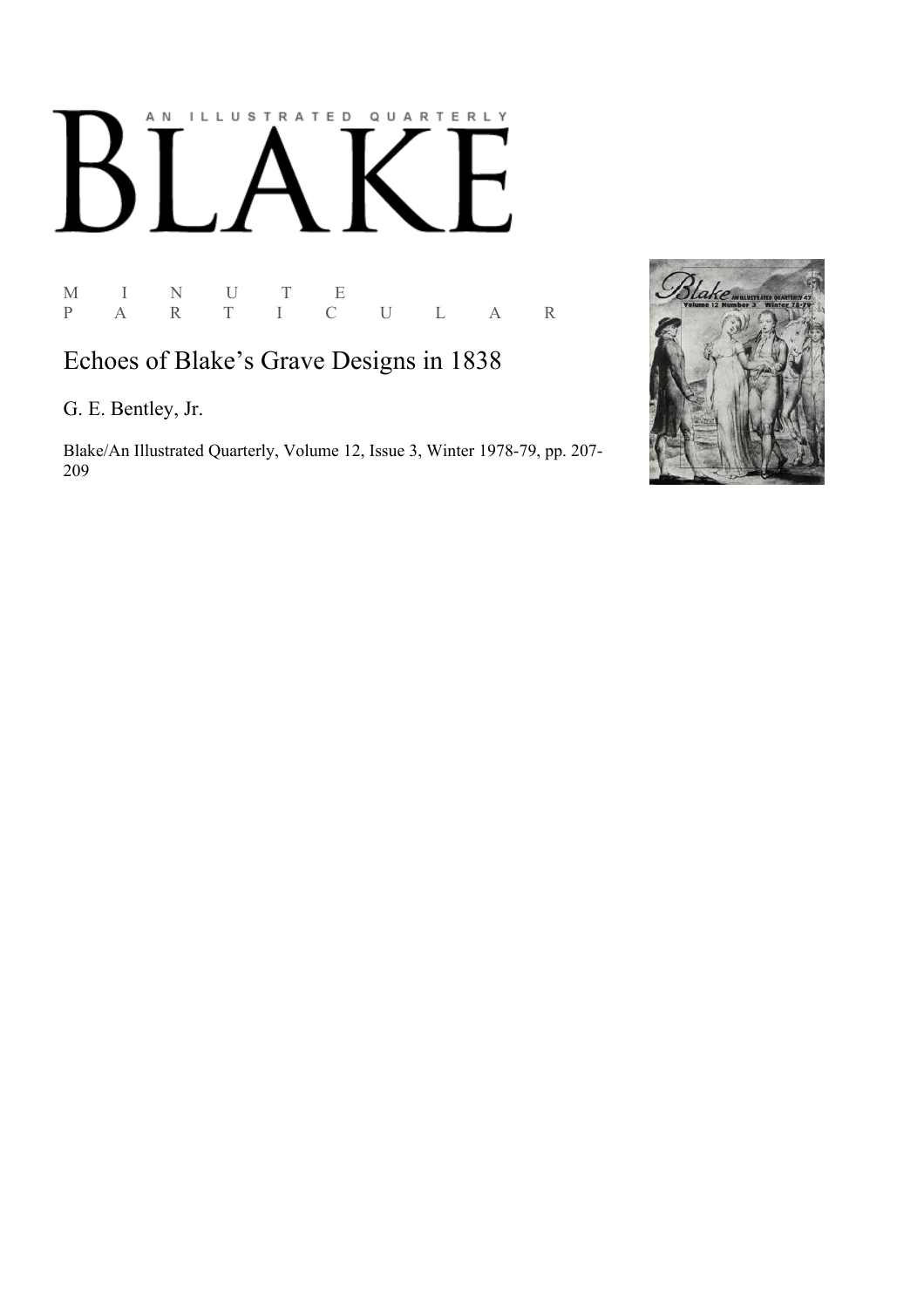## ECHOES OF BLAKE'S GRAVE DESIGNS IN 1838

#### G. E. Bentley, Jr.

**The fame and influence of Blake's designs to Blair's** *Grave* **(1808) are indicated in a modest way in** *The Pictorial Edition of The Book of Common Prayer* **[1838],<sup>1</sup> generously pointed** he fame and influence of Blake's designs to Blair's *Grave* (1808) are indicated in a modest way in *The Pictorial Edition of The*  out to me by my colleague Professor Peter Morgan. The work is remarkable for over 750 small woodcuts, mostly vignette capitals and rather larger chapter headings. The engravings are anonymous, but the authorship of most of the designs is attributed in the "List of Illustrations" to artists such as Raffaelle, Rubens, Tintoretto, and Lebrun, with a scattering of more recent designers such as Reynolds, Westall, and Flaxman (eight designs, chiefly from his *Lord's Prayer* [1835] ). The only Blake in the "List" is on p. 192: "Initial letter--Christ with the keys of Hell and Death.--BLAKE" (3.5 x 4.0 cm). The design (illus. 1 here) is made so small and conventional as to be scarcely recognizable as Blake's for the plate called "Christ descending into the Grave" (see illus. 2); the focus on Christ is diminished, the facial features are made simpler and conventional, and the distracting horizontal and diagonal lines of the capital "A" entirely alter the force of Blake's design.



Far more interesting is the border to the design of Rubens' "Resurrection" (illus. 3) serving as the headpiece to "The Collect" on p. 199 (11.0 x 13.7) cm). The border is not identified in the "List of Illustrations," but it is unmistakably taken from the engraved titlepage to Blair's *Grave* (illus. 4) and the design of "The Death of The Good Old Man" (illus. 5) for Blair's *Grave.* At the bottom of the border is the skeleton faithfully copied (reversed) from the Blair titlepage. To the right is the plunging trumpeter from the Blair titlepage, with clouds added at the bottom and some trailing drapery obscuring his genitals. (The hands and feet are somewhat altered from Blake.) At the left is the same figure, reversed, with some added background clouds and the tactful omission of the genitals. At the top are the two angels conducting the soul of The Good Old Man to heaven, fairly carefully repeated, reversed, from "The Death of The Good Old Man" (illus.



1 Initial letter, "Christ with the keys of Hell and Death" from *Piotorial Edition of the Book of Common Prayer* [71838], p. 192.

2 "Christ descending into the Grave" designed by Blake for Blair's *Grave* (1808) engraved by Schiavonetti.

5). All together, the border seems to show the angels of the Last Judgment, at The Resurrection of Christ, trumpeting to the skeleton rising at their call at the bottom, and at the top we see two other angels (or perhaps the same ones having sprouted wings) carrying a man (the resurrected and newly fleshed and bearded skeleton?) to heaven. The method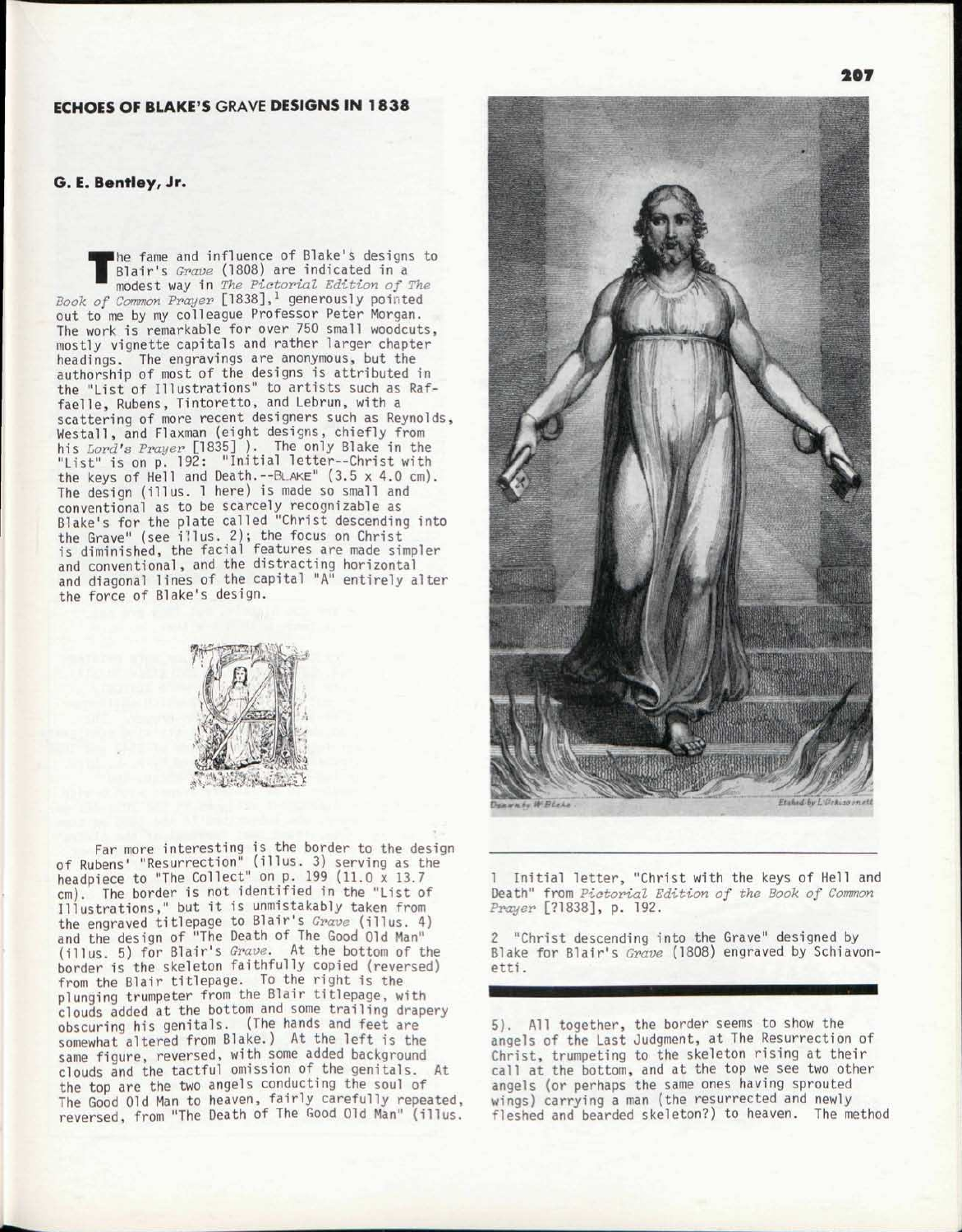

3 Chapter heading from Rubens' "Resurrection" from *Pictorial Edition of The Book of Common Prayer*  [71838], p. 199.

4 Blake's titlepage design for Blair's *Grave* (1803) engraved by Schiavonetti.

5 Blake's design for "The Death of The Good Old Man" for Blair's *Grave* (1808) engraved by Schiavonetti .



The Death of The Good Old Has

on as as GRAVE. A Dorm. Married to water Expres LOUIS, STRIANDNETTI, Herman this River

and intention are not Blake's, but they are not entirely inconsistent with his either.

Blake's designs to Blair's *Grave* were printed in 1808 (twice), 1813, and 1826, but since in all printings before 1830 the designs were scarcely altered, it is not possible to say which edition was being copied in the 1838 *Common Prayer.* The 1838 borders do, however, bear one striking similarity to the new editions of Blair's *Grave* of 1847 and 1858 with new plates after Blake engraved by A. L. Dick. In Dick's version of the Blair titlepage, the plunging trumpeter is delicately draped with a wisp of unattached diaphonous veil, as in the 1838 design. James Montgomery, who subscribed to the 1808 edition of Blair's *Grave,* found that "several of the plates were hardly of such a nature as to render the book proper to lie on a parlour table for general inspection," and Robert Hunt complained in *The Examiner* for 7 August 1808 that "an appearance of libidinousness *[in the Blair designs)* intrudes itself upon the holiness of our thoughts  $\frac{12}{2}$  Regency and Victorian sensibility evidently required changes in Blake's vision, and in the 1838, 1847, and 1858 versions of Blake's titlepage for Blair's *Grave* the trumpeter seems to have stooped to truth and moralized his song.

<sup>1</sup> THE / PICTORIAL EDITION / OF / THE BOOK / OF / COMMON PRAYER, /<br>ACCORDING TO THE USE OF THE / **Nuturo (Eburch of England and Recland** /TOGETHER WITH / THE FORM AND MANNER OF MAKING, ORDAINING, / AND CONSECRATING / OF / BISHOPS, PRIESTS, AND DEACONS. / ILLUSTRA-<br>TED WITH / MANY HUNDRED WOOD-CUTS. / TO WHICH ARE ADDED, /<br>ORIGINAL NOTES, / AND AN / INTRODUCTORY HISTORY OF THE LITURGY. /<br>BY THE / REV. HENRY STEBBING,